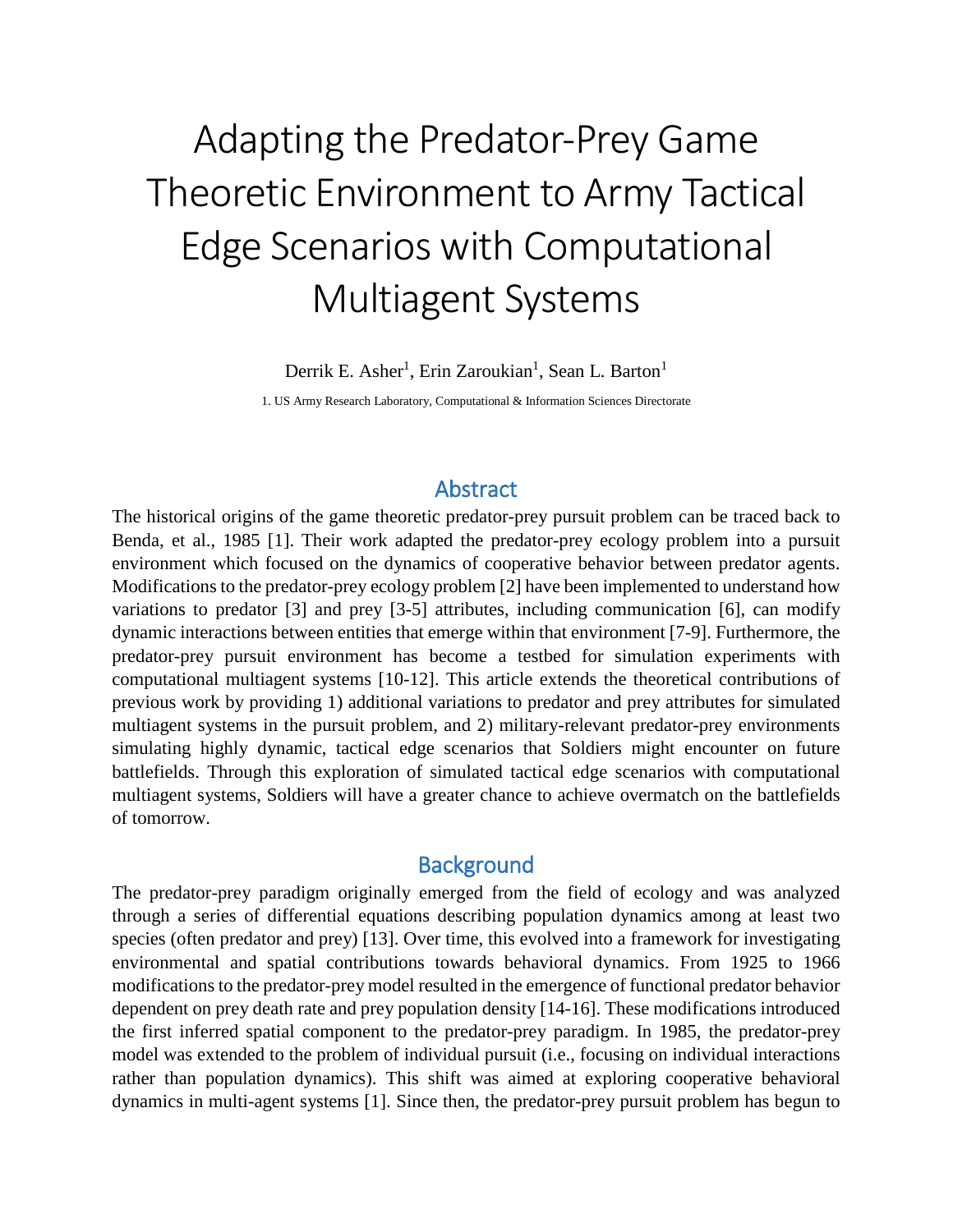see use as a benchmark for testing multiagent algorithms, due to the inherent competitive and cooperative elements intrinsic to its design [17].

The typical predator-prey pursuit environment consists of multiple predators and a single prey moving around in a 2-D confined arena either discretely (one space at a time in either up, down, left, or right directions) or continuously (smooth continuous movement in any direction) for a fixed duration [7, 11, 12, 17-22]. The goals of the predators are in direct competition with those of the prey. The predators' shared goal is to come in contact with (continuous movement) or settle adjacent to (discrete movement) the prey, while the prey's goal is to avoid contact or adjacency with all predators (provided the prey moves). This creates an interesting dichotomy of competition between species (predator and prey), while promoting cooperation, coordination, and collaboration within the predator species. Although competition weighed against cooperation within the predator group has been explored [20], the majority of studies utilize the predator-prey pursuit environment to investigate team dynamics with respect to a shared goal.

The original predator-prey pursuit environment (Figure 1) required four predator agents to surround the single prey agent from four directions in a discretized grid world [1, 9, 21, 23]. The predator agents were guided by an algorithm and their movements were limited to one grid square per time step to an adjacent available square (not occupied by another agent or a boundary) in only the vertical or horizontal directions (no diagonal movements). The prey agent was restricted to the same criteria and guided by random movement. The goal of their simulation experiments was to show the impact that varying degrees of agent cooperation and control had on the efficiency of prey capture. This first rendition of the predator-prey pursuit problem introduced an environment to test the effectiveness of an algorithm to cooperate in a well-constrained domain.



Figure 1. Typical predator-prey pursuit environment utilized a discretized grid world bounded on all sides. The goal was to have four predator agents (green blocks) surround the prey agent (red block) on four sides (top, bottom, left, and right). Agents could only move one square at a time and neither could move diagonally nor catch the prey from an adjacent diagonal location.

<span id="page-1-0"></span>Cooperative algorithms inherently enable predators to collaborate [12, 24-28]. However, under certain conditions, predators using a greedy strategy may have greater success [29], though cooperative algorithms often win out when a sophisticated prey is faced [23], and in some environments prey benefit most from a mix of greedy and altruistic strategies [20]. These algorithmic explorations of multi-agent cooperation show how the predator-prey pursuit environment provides an ideal testbed for understanding collaborative agent behavior.

Since the origination of the predator-prey pursuit environment, many studies have leveraged manipulations to the pursuit environment to investigate human and artificial intelligence behavior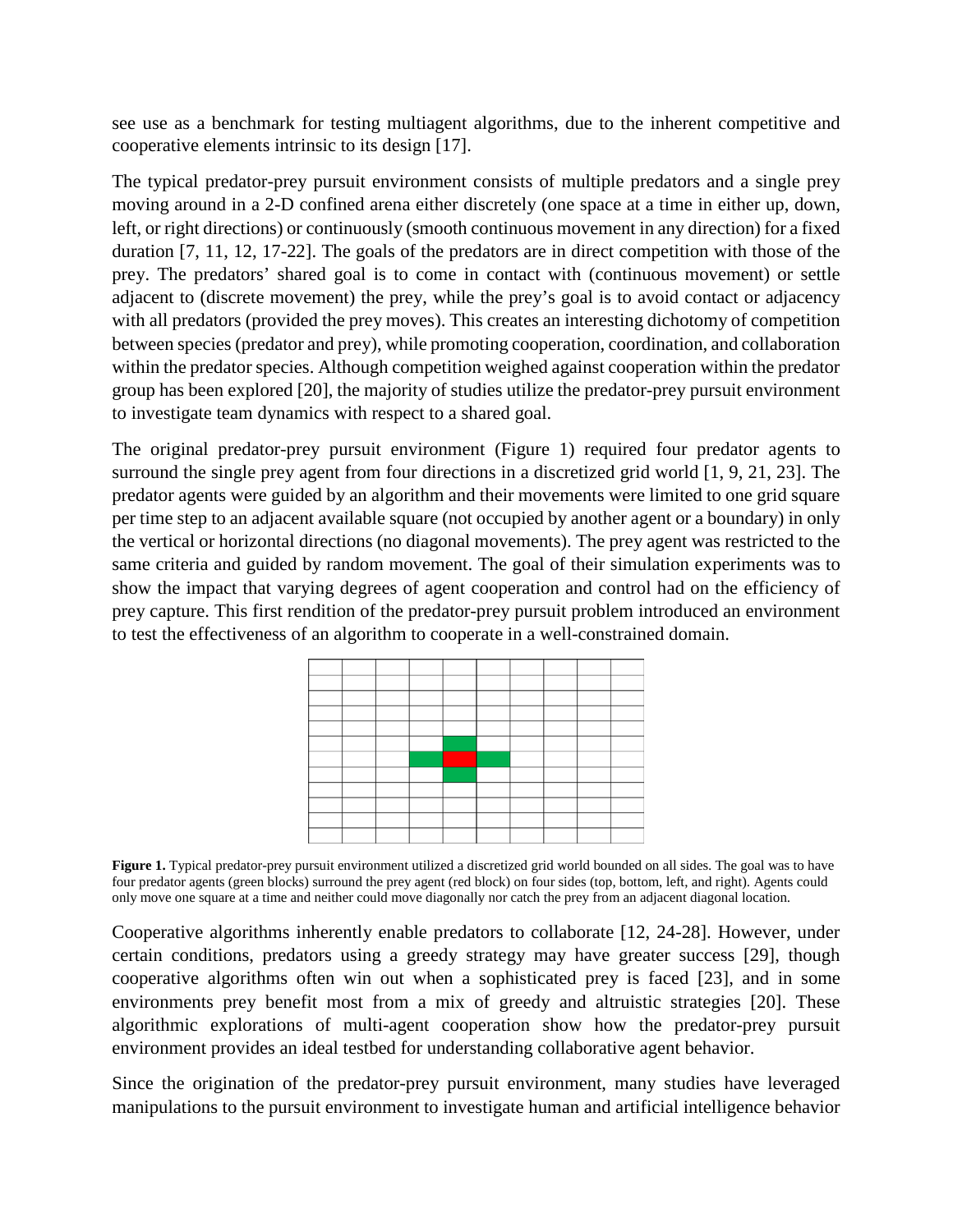in multiagent systems. The next section explores many of these predator-prey environmental manipulations along with the experimenters' goals to provide a foundation for simulating tactical edge scenarios.

# Modifications to the Predator-Prey Pursuit Environment

Many multiagent research efforts utilize the original discretized predator-prey pursuit environment shown in [Figure 1,](#page-1-0) implementing a toroidal grid world and requiring the single prey to be blocked on all sides by four predators [7, 21, 22]. These studies tend to focus less on the structure of the environment and more on how specific sets of predator strategies impact cooperation and teamwork in homogenous and heterogeneous groups of predators. Whereas this foundational work is important, the remainder of this section will discuss modifications to the predator-prey pursuit environment and their implications.

## Changes in Task Constraints

One of the simplest modifications of the original predator-prey pursuit task is to change the constraints of the task in order to address specific questions or increase task realism. The most straight forward example of this is pursuit environments that are made more complex through the use of continuous spaces. While in grid worlds the prey are typically considered caught when surrounded on four sides by predators (Figure 1), continuous environments require a predator to come within some small distance of [30], or to "tag" (touch or overlap in center of mass) [17, 31] they prey. While discrete environments are typically easier to analyze and reason over, it is worth recognizing that most real-world tasks take place in a continuous domain. Thus, the application of theoretical and empirical revelations that emerge from continuous (or other more realistic) predator-prey pursuit environments will aid our understanding of real life pursuit problems.

As an intermediate step, some authors have extended (while maintaining) the discrete environment with diagonal movements [32], or more complex cell-shapes (such as hexagons [18, 32], or irregular convex cells [33]). The timing of predator and prey movement has also been manipulated, with the standard parametrization allowing agents to move synchronously per time step [32], alternating agents' movements through a sequence of time steps (e.g., turn-taking as described in [34]), or allowing more realistic unrestricted, asynchronous movement [23] such that predators and prey can react to each other at flexible time intervals.

Manipulations to environment bounding have illuminated a dependence between structure and predator pursuit strategies. Unbounded non-toroidal environments have been used, including unbounded planes where pursuers move along an unbounded curvature [35], as well as bounded environments, e.g., [36] where traffic in a police chase is restricted to a closed grid of streets or [24] where encountering the edge of the environment results in death. These manipulations have clear implications for pursuit and evasion strategies, since a non-toroidal unbounded environment will allow fast enough prey to continue indefinitely in a given direction and bounded environments contains corners in which prey can be trapped.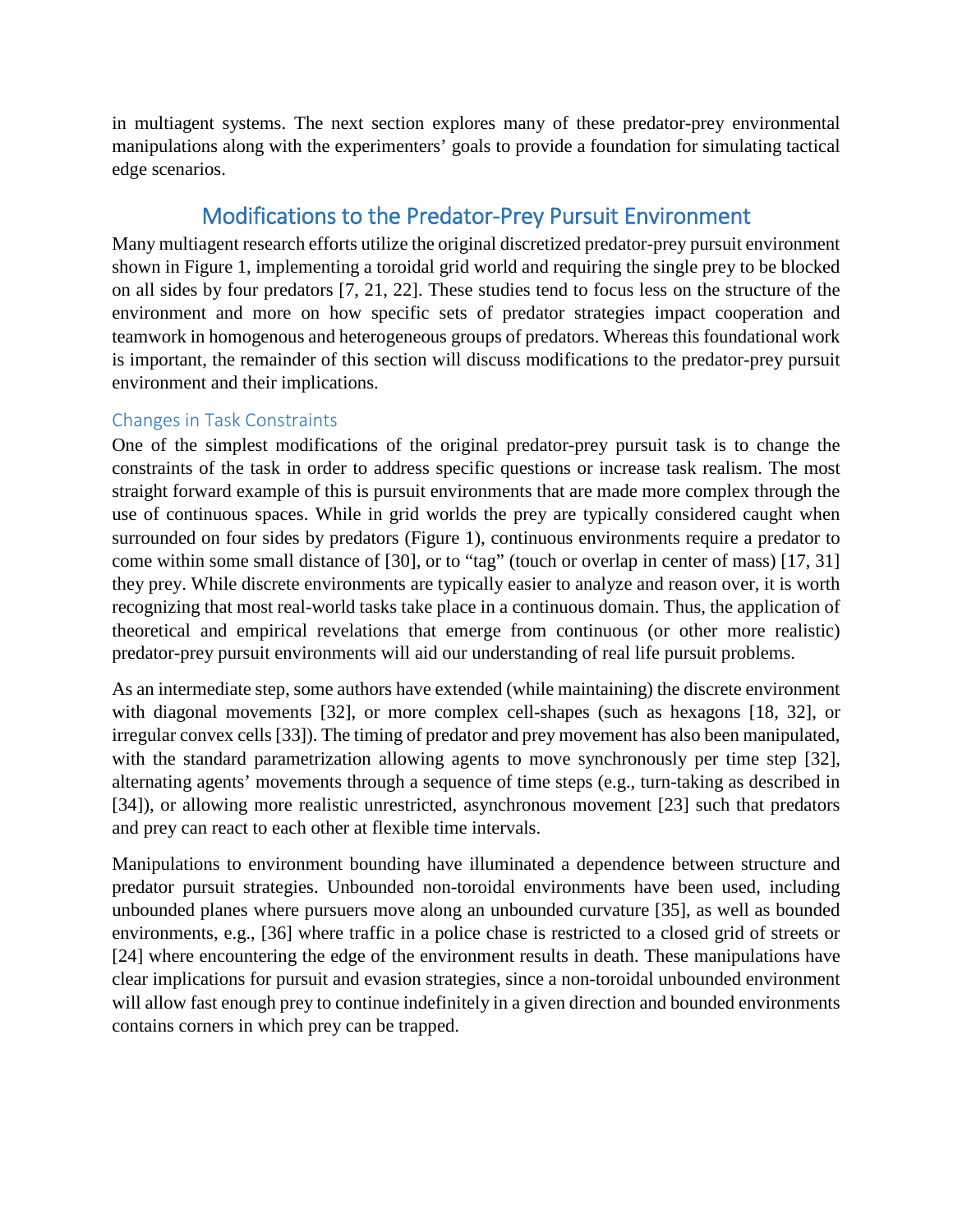#### Changes in the Number of Agents

The most frequent predator-prey pursuit environment modifications have been to vary the number of agents. In one study, the number of pursuers (predators) was varied between one and two in a discrete environment with block obstacles to investigate how different agent learning parameters (Q-learning: learning rate, discount factor, and decay rate), implemented into both the predator and prey (in one condition), alter evader (prey) capture time [19]. In other work, the number of competitive (egoistic) and collaborative (altruistic) predator agents was varied along with the total number of predators (up to 20) to understand how different sizes of homo- and heterogeneous egoistic and altruistic groups of predators catch a single prey [20]. Together, this work demonstrates how simply changing the number of predators and including various types of obstacles can illuminate aspects of collaborative behavior while simultaneously testing the effectiveness of different algorithmic approaches.

#### Modifications of the External Environment

Obstacles in the pursuit environment can take on various attributes that force agents to adapt and develop more sophisticated behaviors to achieve the task goal. Typically, these obstacles are static and must be circumnavigated as was described previously [17, 28, 30, 37], but they may take on attributes that disrupt or eliminate an agent (predator or prey) [24]. In one research effort, three pursuers (predators) needed to collaborate in a 2-D environment with complex maze-like obstacles (branching obstacles) to capture an intruder (prey) before it escaped [37]. The goal of this particular study was to identify an optimal strategy that emphasized group reward over individual reward, essentially discovering optimal collaboration within their environmental. Dynamic obstacles have also been utilized to investigate a predator-prey like task where a police chase was modulated with varying degrees of street traffic [36]. In general, these studies found that successful agent behavior was dependent on the attributes of the obstacles.

#### Changes in Agent Capabilities

Similar to the inclusion of obstacles in the pursuit environment, restricting how far agents (predators and prey) can see necessitates changes to agent behavior to achieve task success. Some research allows the agents to be omniscient, where all entities' positions are known at every time point [17, 35], whereas other studies permit agents to see in a straight line until an occlusion is encountered [33, 38-40]. Some allow predators and prey to see only within a given range around themselves [21, 30, 41] or apply random limitations to predator vision [42]. While some research explores predators with limited sensing abilities, these studies allow information to be shared among predators [21, 36], either through direct communication (e.g., police radio, [36]) or indirectly (e.g., by leaving cues such as pheromone trails in the environment) [26]. Other work has explored an imbalance between sensing abilities of the predators and prey. For example, a predator may see a prey from a greater distance than the prey can detect, reflecting a more realistic scenario where the predator is on the hunt for a non-vigilant prey [21]. Other work has further modified agent vision or sensing abilities by testing something akin to sound, where a predator agent can hide around corners [43]. Together, these studies show the importance of agents' sensing capabilities and how manipulations illuminate the dependence between pursuit strategies and these capabilities.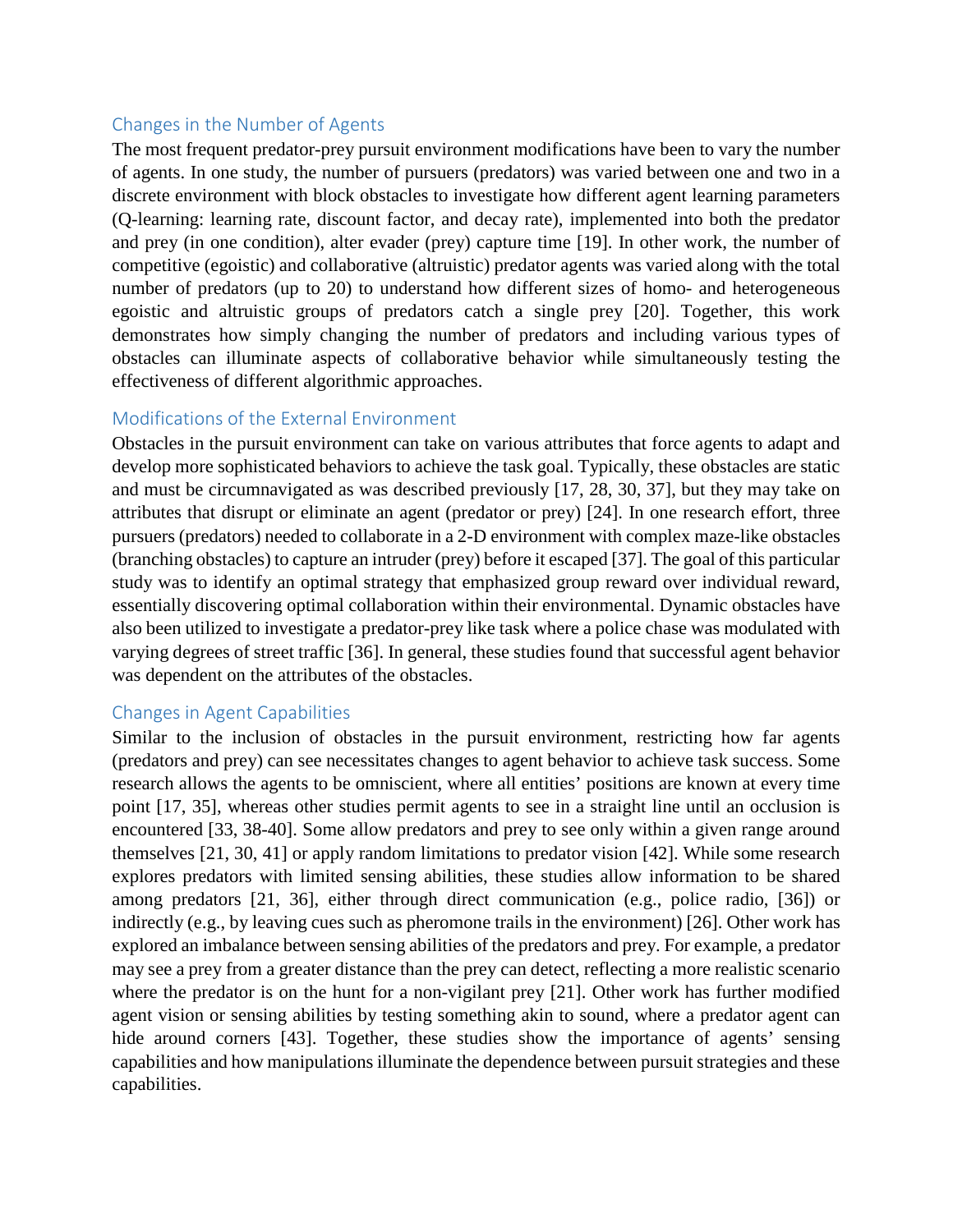Limitations to agents' sensing capabilities in simulation experiments naturally extends the pursuit problem into the physical domain with robots. A common physical limitation of a robotic agent is the field of view [44]. The field of view is dependent on two main factors, 1) the distance between the visual system and the object, and 2) the degrees of visual angle the system can see (the average human can see approximately 210 degrees of visual angle). Given that robotic systems need to have some visual representation of the environment around them for obstacle avoidance and navigation, certain limitations to field of view can cause a catastrophic failure (possibly disabling or destroying the robot). Therefore, it is of critical importance to understand how manipulations to field of view effect robotic systems' pursuit behavior.

#### Additional Dimensions

In general, 3-D environments provide an opportunity for more complex behavioral strategies, such as those required in aviation, aquatics, and for traversing uneven surfaces [31, 39]. Through investigation of these various 3-D environments, a natural emergence of behavioral strategies that depend on the terrain can be discovered. A physical example of this phenomenon is found in the attack and evasion strategies for spiders and crickets as forest leaf litter change geometries between winter and summer [45].

# Adaptation of the Predator-Prey Pursuit Environment to Tactical Edge **Scenarios**

The predator-prey pursuit environment has been used by researchers since 1985 [1] to investigate a host of topics including various aspects of group dynamics [25, 46], pursuit strategies [3, 47], escape/evasion strategies [27, 41, 48], and multi-agent systems [18-20, 49] to name a few. The last portion of this article discusses a set of proposed manipulations to the predator-prey pursuit environment to investigate potential simulated tactical scenarios that easily map to a physical domain.

#### Impact of Spatial Constraints on Strategies and Behavior

The predator-prey environment size, or the space available for agents (predators and prey) to move around in, has been manipulated to understand how environmental geometries [18, 32] and sizes [50] influence agent behavior in discrete spaces. Building upon this body of work and extending into the continuous domain [17], it would be of interest to start with a trivial minimized space, such that the predators always catch the prey within a short period of time, and incrementally increase the size of the environment to gain a quantitative understanding of how environment size impacts prey catch times as a function of increasing environment size. We would expect that prey catch time would increase with a power function of the dimensions of the environment, with a certain size resulting in a near-zero probability of catch. The dimensional expansion can provide a fundamental understanding of task difficulty with respect to environment size. In a simulated tactical scenario, such an understanding would allow us to better assess the probability of acquiring a moving target given the estimated escape space available. This could also lead towards valuable insight into the type of agent capabilities needed to estimate a high probability of mission success (e.g., small and fast reconnaissance agents).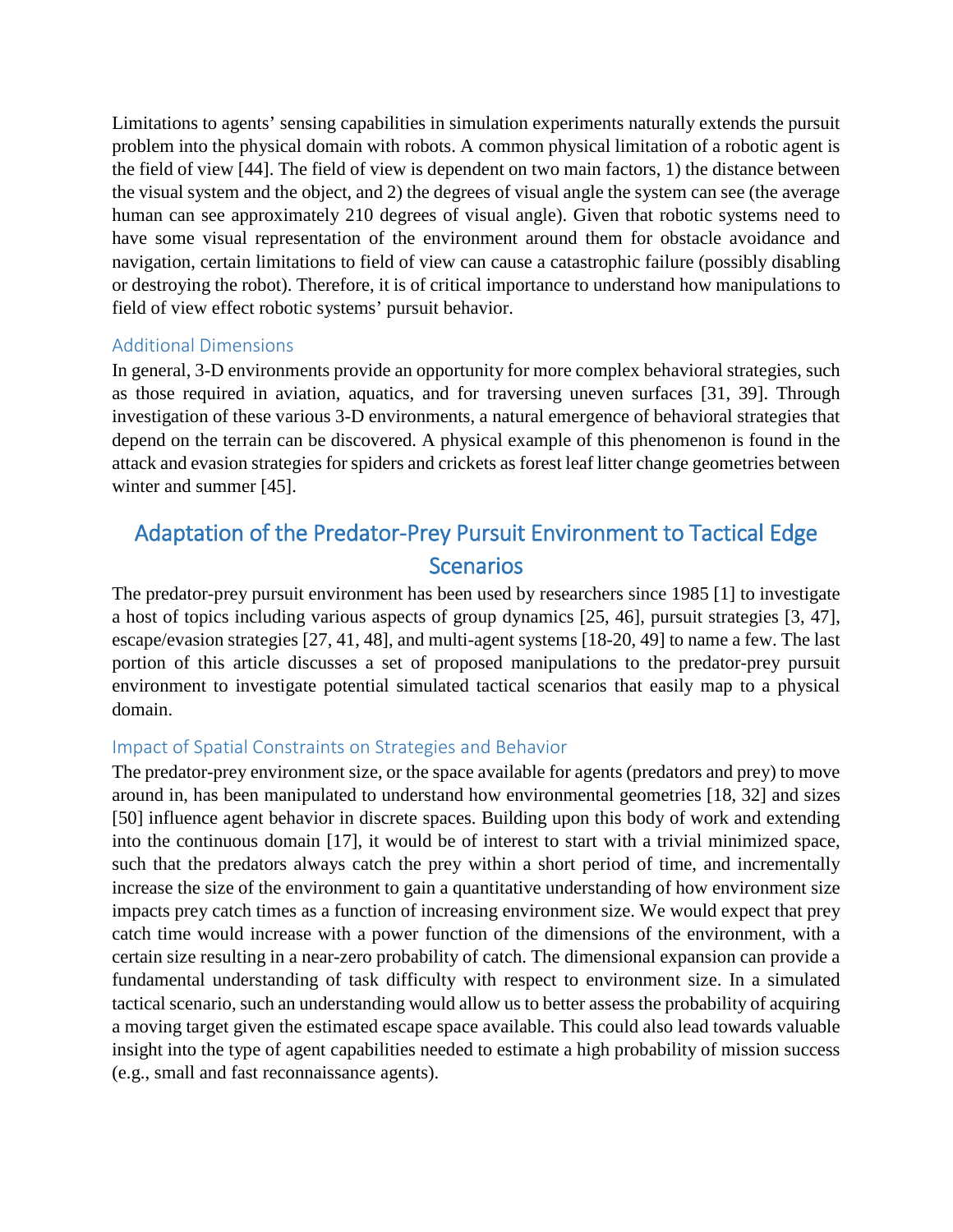## Modifying Predator Capabilities

While holding all other possible manipulations constant, modifications to agent velocity or rate of predator agent movement in a continuous space introduces many additional degrees of freedom and provides an opportunity to simulate tactical teams with homo- and heterogeneous capabilities. A systematic sweep through a range of velocities for a set of predator agents can provide a valuable mapping between agent velocity and mission success (i.e., prey catch time). However, it is important to note that changes to predator velocity are relative to prey velocity and should likely be thought of as a ratio. With that stated, a simultaneous change to all predator agents' velocities (increase or decrease) relative to the prey agent will result in an understanding of the relationship between homogeneous alterations to a team's capabilities and mission success. Similarly, heterogeneous manipulations to the predator agents' velocities relative to the prey agent in a continuous predator-prey pursuit environment can provide an estimate of mission success for the various capabilities (velocity sweep across all predators) in this simulated target acquisition tactical scenario.

On the other side of the proverbial coin, holding predator attributes constant and applying manipulations to the prey's velocity introduces additional dimensionality to the task domain and may result in the need for more complex collaborative behavior to achieve predator agent mission success. As was suggested for the predator agents, a velocity sweep for the prey would dictate task difficulty (easy for low velocities and hard for high velocities) and should result in a spectrum of competitive to collaborative predator agent behaviors for low to high velocities respectively. It is important to note that modifications to the prey's velocity would need to be relative to the predator agents' velocities. We would expect that manipulations from low to high predator to prey velocity ratio would result in the shifts from easy to hard for task difficulty and competitive to collaborative predator agent team behavior. These simulation experiments might represent the differences between having a homo- or heterogeneous teams of slow, heavy, powerful assets (e.g., tanks), camouflaged insurgent ground assets, or drones in reconnaissance or target acquisition scenarios.

#### Modifying Prey Capabilities

In the prey manipulation domain, introducing multiple prey in various forms could change the task goals entirely. The inclusion of a second prey expands the dimensionality of the task domain to include homo- and heterogeneous adversarial dynamics (two prey agents forming an adversarial team), a potential decoy (catching the decoy prey agent does not complete the mission), and variable temporal mission objective windows (the predator agents must coordinate to catch both prey agents within a preselected duration). The inclusion of additional prey agents (number of prey agents > 2) can further increase the complexity of the task domain, possibly to the point of which the probability of simulated tactical mission success goes to zero. Mission failure is important to explore, especially in simulated environments, in order to maximize the probability of mission success in the multi-domain battlespace.

Modifications to coordinate locations in the simulated environment, while holding all agent attributes (both predator and prey) constant, permits an investigation of degraded agent capabilities. Coordinate manipulations can take the form of static impassible barriers that represent buildings/walls/obstacles, patches that induce injury by temporarily (short duration) or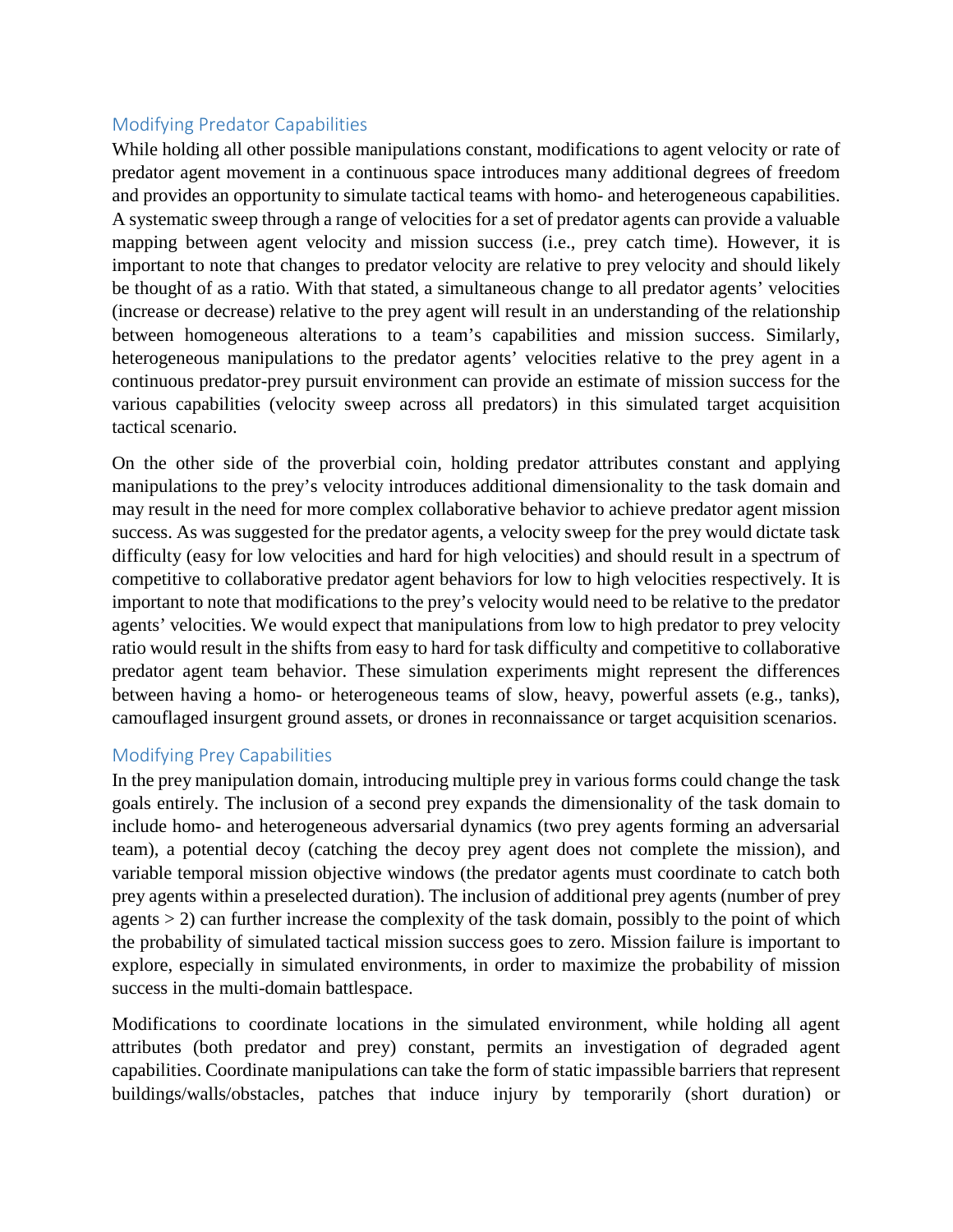permanently (remaining duration) reducing/minimizing/stopping agents' (predator and/or prey) movements or small environmental regions with simulated hidden explosives that completely remove an agent from further participation in the mission. Other coordinate manipulations are possible (e.g., teleport agents randomly around the environment), but they might not have an easily identifiable correspondence to tactical scenarios. Therefore, environmental manipulations that easily map to tactical scenarios can provide an estimate of the relationship between agent capability degradation and mission success.

# **Conclusion**

Complexification of the predator-prey pursuit environment to include modifications that easily map to simulated tactical scenarios allows for the adaptation of computational agents to these domains. This line of predator-prey pursuit research can be extended to a physical environment that accommodates the testing of robotic platforms working with Soldiers in target acquisition training drills, for the eventual implementation on the multi-domain battlefield.

# Acknowledgements

Research was sponsored by the Army Research Laboratory and was accomplished under Cooperative Agreement Number W911NF-17-2-0003. The views and conclusions contained in this document are those of the authors and should not be interpreted as representing the official policies, either expressed or implied, of the Army Research Laboratory or the U.S. Government. The U.S. Government is authorized to reproduce and distribute reprints for Government purposes notwithstanding any copyright notation herein.

## References

- [1] M. Benda, "On optimal cooperation of knowledge sources," *Technical Report BCS-G2010-28*, 1985.
- [2] A. A. Berryman, "The Orgins and Evolution of Predator‐Prey Theory," *Ecology,* vol. 73, no. 5, pp. 1530-1535, 1992.
- [3] A. Sih, G. Englund, and D. Wooster, "Emergent impacts of multiple predators on prey," *Trends in ecology & evolution,* vol. 13, no. 9, pp. 350-355, 1998.
- [4] R. K. Laroche, A. A. Kock, L. M. Dill, and W. H. Oosthuizen, "Running the gauntlet: a predator–prey game between sharks and two age classes of seals," *Animal Behaviour,* vol. 76, no. 6, pp. 1901-1917, 2008.
- [5] C. J. Clemente, and R. S. Wilson, "Speed and maneuverability jointly determine escape success: exploring the functional bases of escape performance using simulated games," *Behavioral Ecology,* vol. 27, no. 1, pp. 45-54, 2015.
- [6] K. C. Jim, and C. L. Giles, "Talking helps: Evolving communicating agents for the predator-prey pursuit problem," *Artificial Life,* vol. 6, no. 3, pp. 237-254, Sum, 2000.
- [7] S. Barrett, P. Stone, and S. Kraus, "Empirical evaluation of ad hoc teamwork in the pursuit domain." pp. 567-574.
- [8] U. Dobramysl, M. Mobilia, M. Pleimling, and U. C. Täuber, "Stochastic population dynamics in spatially extended predator–prey systems," *Journal of Physics A: Mathematical and Theoretical,* vol. 51, no. 6, pp. 063001, 2018.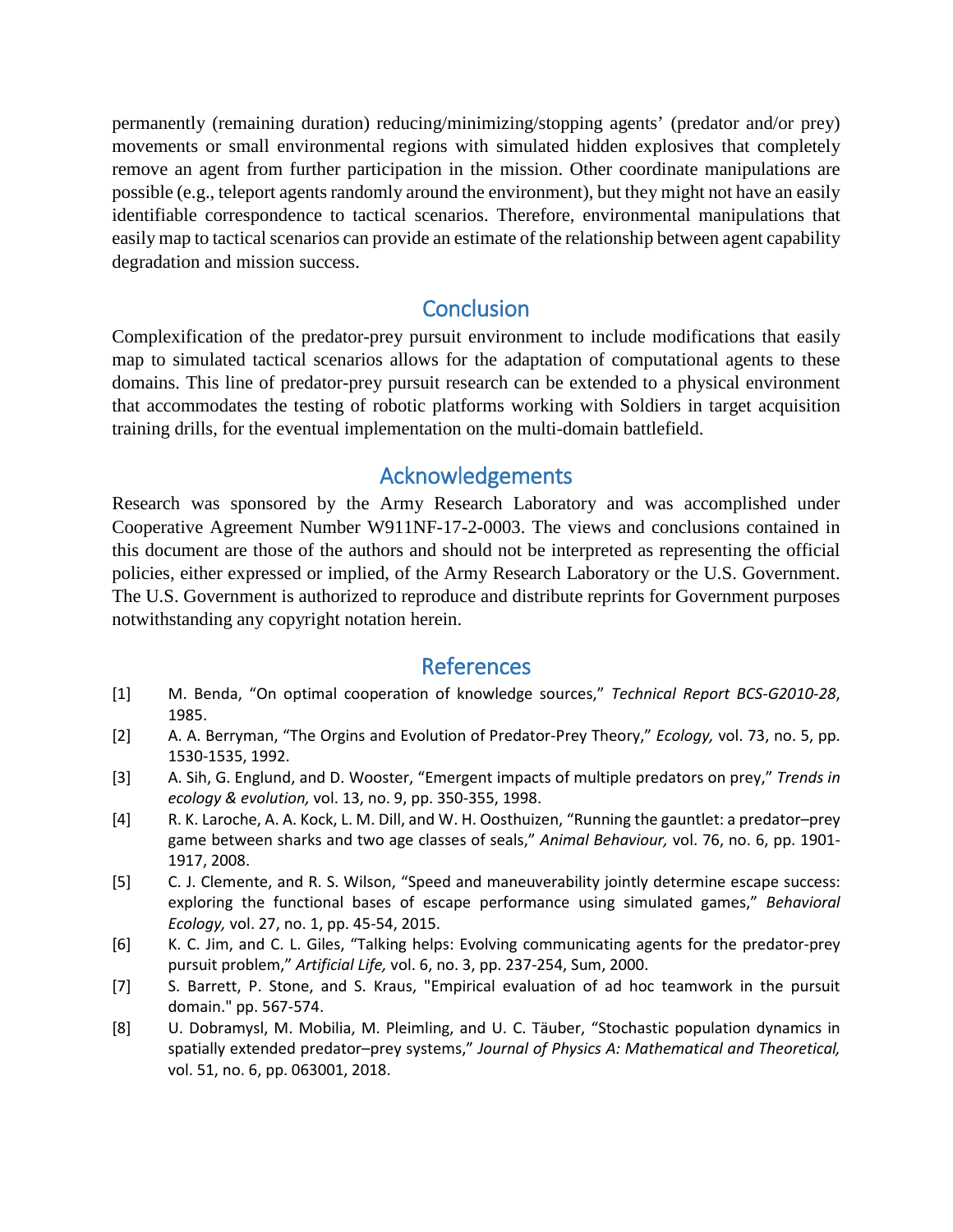- [9] T. Haynes, R. L. Wainwright, S. Sen, and D. A. Schoenefeld, "Strongly Typed Genetic Programming in Evolving Cooperation Strategies." pp. 271-278.
- [10] Y. Ishiwaka, T. Sato, and Y. Kakazu, "An approach to the pursuit problem on a heterogeneous multiagent system using reinforcement learning," *Robotics and Autonomous Systems,* vol. 43, no. 4, pp. 245-256, 2003.
- [11] J. Liu, S. Liu, H. Wu, and Y. Zhang, "A pursuit-evasion algorithm based on hierarchical reinforcement learning." pp. 482-486.
- [12] C. Undeger, and F. Polat, "Multi-agent real-time pursuit," *Autonomous Agents and Multi-Agent Systems,* vol. 21, no. 1, pp. 69-107, 2010.
- [13] A. J. Lotka, *Elements of Physical Biology, by Alfred J. Lotka*, 1925.
- [14] C. S. Holling, "The components of predation as revealed by a study of small-mammal predation of the European pine sawfly," *The Canadian Entomologist,* vol. 91, no. 5, pp. 293-320, 1959.
- [15] C. S. Holling, "The functional response of invertebrate predators to prey density," *The Memoirs of the Entomological Society of Canada,* vol. 98, no. S48, pp. 5-86, 1966.
- [16] M. Solomon, "The natural control of animal populations," *The Journal of Animal Ecology*, pp. 1-35, 1949.
- [17] R. Lowe, Y. Wu, A. Tamar, J. Harb, O. P. Abbeel, and I. Mordatch, "Multi-agent actor-critic for mixed cooperative-competitive environments." pp. 6382-6393.
- [18] S. Arai, and K. Sycara, "Effective learning approach for planning and scheduling in multi-agent domain," in From Animals to Animats 6, 2000, pp. 507-516.
- [19] A. T. Bilgin, and E. Kadioglu-Urtis, "An Approach to Multi-Agent Pursuit Evasion Games Using Reinforcement Learning," in Proceedings of the 17th International Conference on Advanced Robotics, 2015, pp. 164-169.
- [20] E. Cakar, C. Muller-Schloer, and Ieee, "Self-Organising Interaction Patterns of Homogeneous and Heterogeneous Multi-Agent Populations," in Saso: 2009 3rd Ieee International Conference on Self-Adaptive and Self-Organizing Systems, 2009, pp. 165-174.
- [21] N. Fredivianus, U. Richter, and H. Schmeck, "Collaborating and Learning Predators on a Pursuit Scenario," in Distributed, Parallel and Biologically Inspired Systems, 2010, pp. 290-301.
- [22] C. M. Gifford, and A. Agah, "Sharing in Teams of Heterogeneous, Collaborative Learning Agents," *International Journal of Intelligent Systems,* vol. 24, no. 2, pp. 173-200, Feb, 2009.
- [23] S. Mandl, and H. Stoyan, "Evolution of agent coordination in an asynchronous version of the predator-prey pursuit game," in Multiagent System Technologies, Proceedings, 2004, pp. 47-57.
- [24] C. S. Chen, Y. Q. Hou, Y. S. Ong, and Ieee, "A Conceptual Modeling of Flocking-regulated Multiagent Reinforcement Learning," in 2016 International Joint Conference on Neural Networks, 2016, pp. 5256-5262.
- [25] G. Nitschke, "Emergence of cooperation: State of the art," *Artificial Life,* vol. 11, no. 3, pp. 367-396, Sum, 2005.
- [26] L. Panait, and S. Luke, "Cooperative multi-agent learning: The state of the art," *Autonomous agents and multi-agent systems,* vol. 11, no. 3, pp. 387-434, 2005.
- [27] R. Vidal, S. Rashid, C. Sharp, O. Shakernia, J. Kim, S. Sastry, Ieee, Ieee, and Ieee, "Pursuit-evasion games with unmanned ground and aerial vehicles," *2001 Ieee International Conference on Robotics and Automation, Vols I-Iv, Proceedings*, IEEE International Conference on Robotics and Automation ICRA, pp. 2948-2955, 2001.
- [28] D. Xiao, and A. H. Tan, "Self-organizing neural architectures and cooperative learning in a multiagent environment," *Ieee Transactions on Systems Man and Cybernetics Part B-Cybernetics,* vol. 37, no. 6, pp. 1567-1580, Dec, 2007.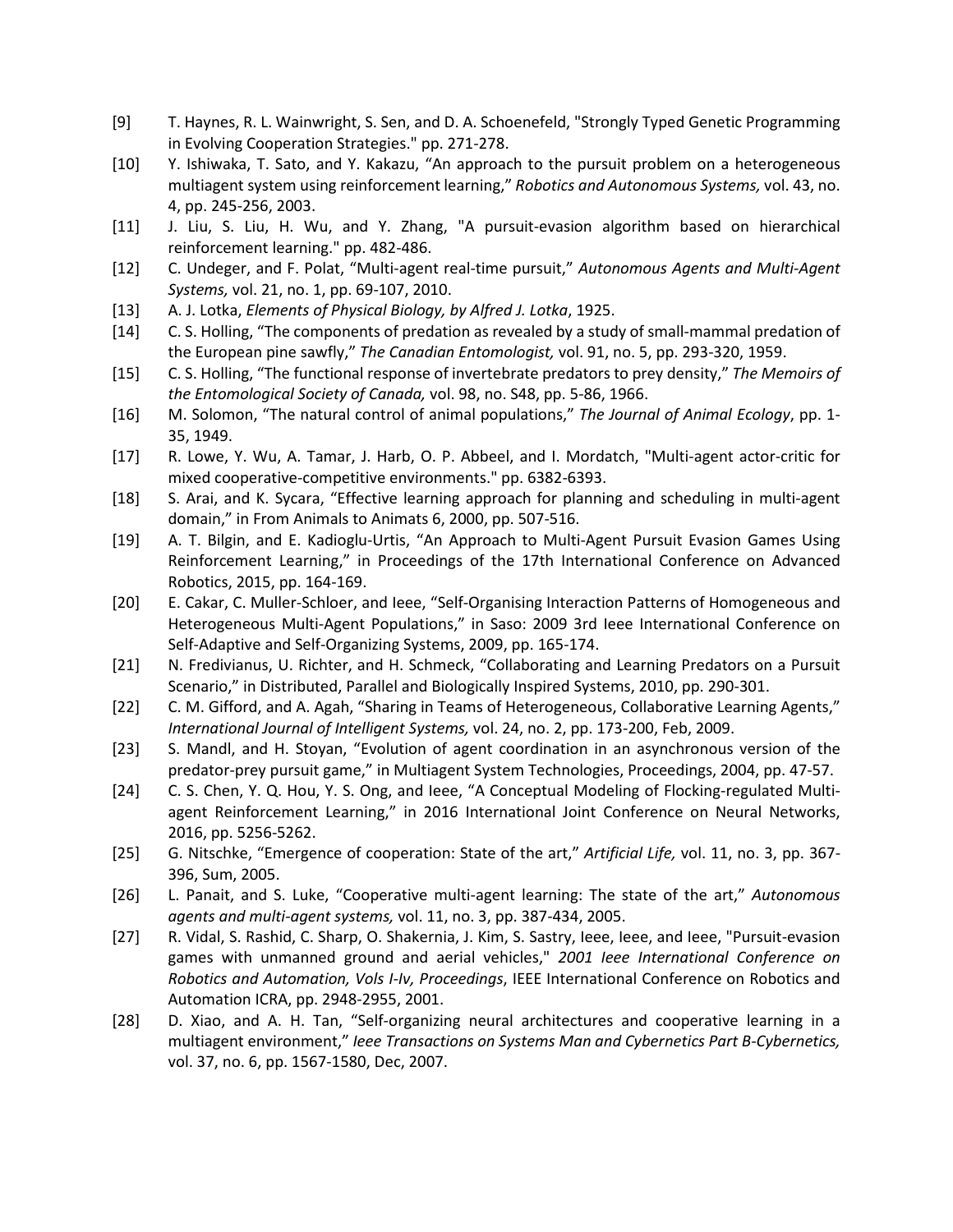- [29] J. Reverte, F. Gallego, R. Satorre, and F. Llorens, "Cooperation Strategies for Pursuit Games: From a Greedy to an Evolutive Approach," *Micai 2008: Advances in Artificial Intelligence, Proceedings*, Lecture Notes in Artificial Intelligence A. Gelbukh and E. F. Morales, eds., pp. 806-815, 2008.
- [30] Z. Q. Ma, F. D. Hu, and Z. H. Yu, "Multi-agent systems formal model for unmanned ground vehicles," in 2006 International Conference on Computational Intelligence and Security, Pts 1 and 2, Proceedings, 2006, pp. 492-497.
- [31] E. G. Castro, and M. S. Tsuzuki, "Simulation optimization using swarm intelligence as tool for cooperation strategy design in 3d predator-prey game," *Swarm Intelligence, Focus on Ant and Particle Swarm Optimization*: InTech, 2007.
- [32] R. E. Korf, "A simple solution to pursuit games." pp. 183-194.
- [33] A. Mahadevan, N. M. Amato, and Ieee, "A Sampling-Based Approach to Probabilistic Pursuit Evasion," in 2012 Ieee International Conference on Robotics and Automation, 2012, pp. 3192-3199.
- [34] J. Denzinger, "Experiments in Learning Prototypical Situations for Variants of the Pursuit Game."
- [35] S. D. Bopardikar, F. Bullo, J. Hespanha, and Ieee, "A cooperative homicidal chauffeur game," in Proceedings of the 46th Ieee Conference on Decision and Control, Vols 1-14, 2007, pp. 1487-1492.
- [36] A. Peleteiro-Ramallo, J. C. Burguillo-Rial, P. S. Rodriguez-Hernandez, and E. Costa-Montenegro, "SinCity 2.0: An Environment for Exploring the Effectiveness of Multi-agent Learning Techniques," *Advances in Practical Applications of Agents and Multiagent Systems*, Advances in Intelligent and Soft Computing Y. Demazeau, F. Dignum, J. M. Corchado and J. B. Perez, eds., pp. 199-204, 2010.
- [37] S. Keshmiri, and S. Payandeh, "On Confinement of the Initial Location of an Intruder in a Multirobot Pursuit Game," *Journal of Intelligent & Robotic Systems,* vol. 71, no. 3-4, pp. 361-389, Sep, 2013.
- [38] L. J. Guibas, J.-C. Latombe, S. M. LaValle, D. Lin, and R. Motwani, "Visibility-based pursuit-evasion in a polygonal environment." pp. 17-30.
- [39] A. Kolling, A. Kleiner, M. Lewis, and K. Sycara, "Solving pursuit-evasion problems on height maps," 2010.
- [40] S. M. LaValle, D. Lin, L. J. Guibas, J.-C. Latombe, and R. Motwani, "Finding an unpredictable target in a workspace with obstacles." pp. 737-742.
- [41] I. Tanev, and K. Shimohara, "Effects of learning to interact on the evolution of social behavior of agents in continuous predators-prey pursuit problem," *Advances in Artificial Life, Proceedings*, Lecture Notes in Artificial Intelligence W. Banzhaf, T. Christaller, P. Dittrich, J. T. Kim and J. Ziegler, eds., pp. 138-145, 2003.
- [42] V. Isler, S. Kannan, and S. Khanna, "Randomized pursuit-evasion with limited visibility." pp. 1060-1069.
- [43] M. Z. Zhang, and S. Bhattacharya, "Multi-agent Visibility-Based Target Tracking Game," *Distributed Autonomous Robotic Systems*, Springer Tracts in Advanced Robotics N. Y. Chong and Y. J. Cho, eds., pp. 271-284, 2016.
- [44] B. P. Gerkey, S. Thrun, and G. Gordon, "Visibility-based pursuit-evasion with limited field of view," *The International Journal of Robotics Research,* vol. 25, no. 4, pp. 299-315, 2006.
- [45] S. Morice, S. Pincebourde, F. Darboux, W. Kaiser, and J. Casas, "Predator–prey pursuit–evasion games in structurally complex environments," *Integrative and comparative biology,* vol. 53, no. 5, pp. 767-779, 2013.
- [46] L. Matignon, G. J. Laurent, and N. Le Fort-Piat, "Independent reinforcement learners in cooperative Markov games: a survey regarding coordination problems," *Knowledge Engineering Review,* vol. 27, no. 1, pp. 1-31, Mar, 2012.
- [47] L. Y. Shuai, Z. R. Zhang, and Z. G. Zeng, "When should I be aggressive? A state-dependent foraging game between competitors," *Behavioral Ecology,* vol. 28, no. 2, pp. 471-478, Mar-Apr, 2017.